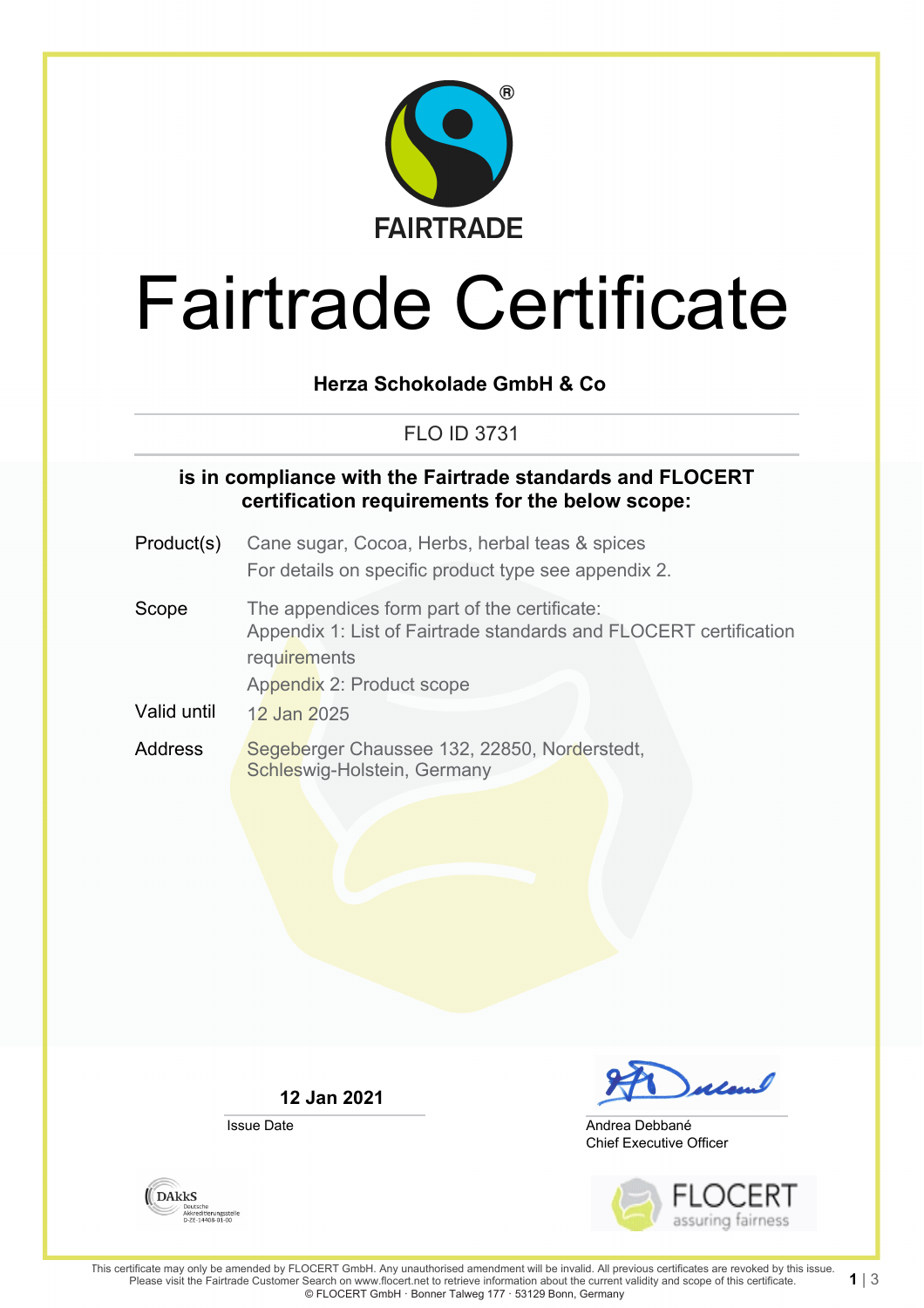

# Fairtrade Certificate

## **Herza Schokolade GmbH & Co**

# FLO ID 3731

**Appendix 1:**

**List of Fairtrade standards and FLOCERT certification requirements**

## **The organization Herza Schokolade GmbH & Co with FLO ID 3731 ... is in compliance with the following Fairtrade standards**

#### Trader SCORE

- Fairtrade Trader Standard
- Fairtrade Standard for Cane Sugar
- Fairtrade Standard for Cocoa
- Fairtrade Standard for Herbs, Herbal Teas & Spices

### **... is in compliance with the following FLOCERT certification requirements**

#### Trader SCORE

• FLOCERT Public Compliance Criteria List – Trade Certification